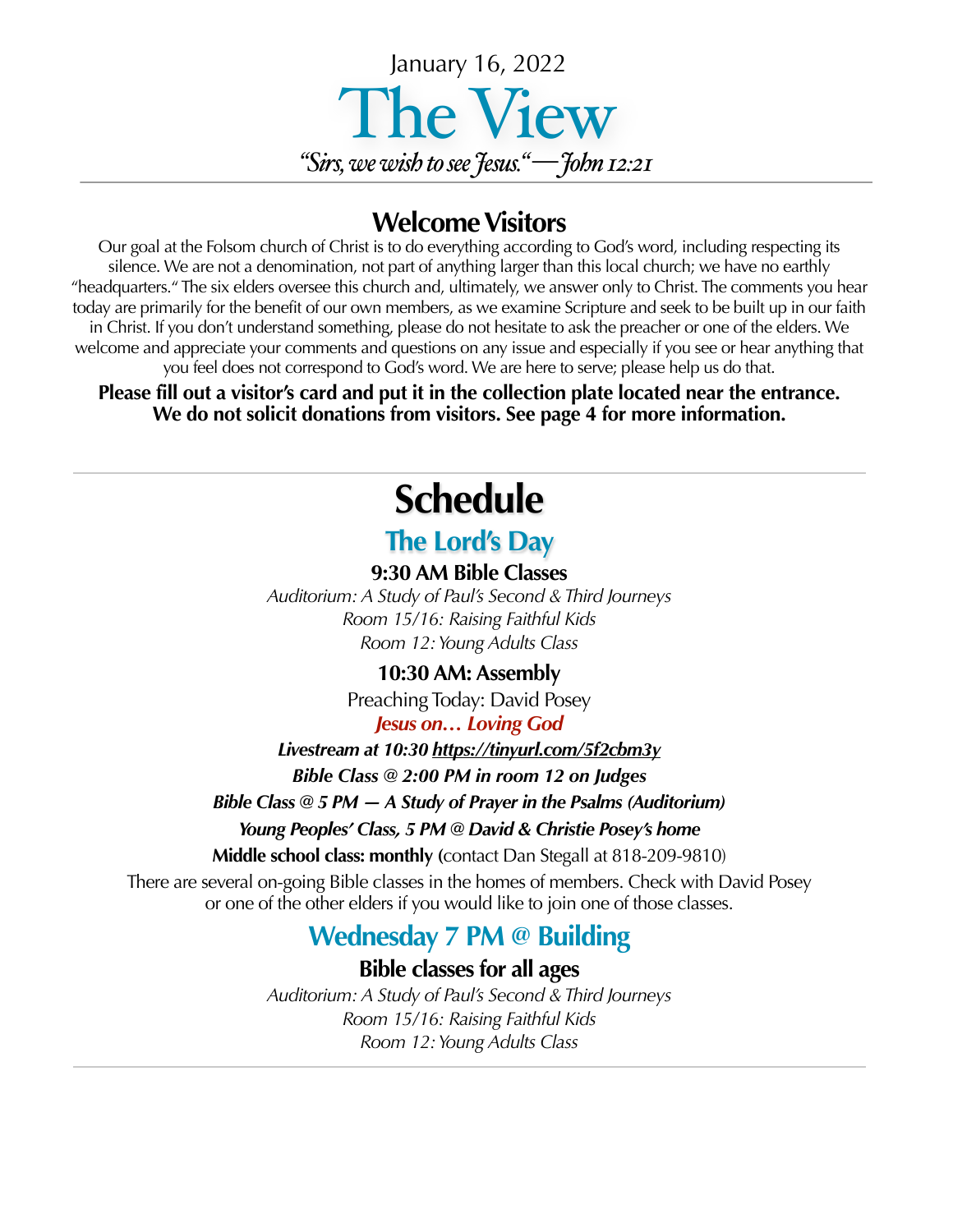## "There's a lion in the street!"

God has implanted a healthy fear of dying into every one of us. A normal person does what he or she can to forestall death for as long as possible. But is an excessive fear of death compatible with Christianity?

Proverbs 22:13 and 26:13 mention the man who never goes out of his house because "there's a lion in the street!" His fear stops him from living his life. In the context, those are the words of a "sluggard" and I'm not suggesting that those who are concerned about the dangers present in any society, including disease, are sluggards; *not at all.* But fear response is the same. The person portrayed in those proverbs is paralyzed by fear of what's "out there" (for the sluggard, it's just an excuse).

Yet God, in his word, tells us *not* to fear. There's a meme that claims the Bible says, "do not be afraid" 365 times and says, "that's a daily reminder." It's closer to 150 times, which is still a lot. Clearly, God wants his people to function in the world without being unduly afraid of anything, including death. Our experience with Covid in the past 22 months has tested us in this in a highly personal way. What has this experience revealed about our perspective on death? What have we learned about ourselves? I hope that we've learned to live well, to live without fear, in spite of circumstances (Philippians 4:11).

In regard to Covid, think about it this way: Let's assume that when Covid lockdowns began in March 2020, there were ten Christians, new members of the church, out of the almost 400 people in our directory at the time. Due to the inability to attend Bible studies or to study, pray and sing with other Christians on a regular basis, these ten members began to grow progressively weaker. They tried Zoom, but that fell short; it was too "sterile," too remote (*literally*). Eventually, due to lack of this vital, *personal*, connection with the church, they lost their faith and quit following Jesus.

Let's further assume, for sake of argument, that if they they had been able to stay personally connected to their church family, attend services and interact and study and worship with other Christians — in other words, fulfill the purpose of Hebrews 10:24 (*"consider how to stir up one another to love and good works"*)— they would have remained faithful from then on. But lack of actual, personal fellowship did irreparable harm to their faith and they fell away never to return.

Now, fast forward 50 years into the future. These individuals, once fledgling disciples who needed special, personal attention but were unable to get that attention due to lockdowns or fear of contracting Covid, die at an old age outside of Christ. At judgment, they learn that they can't blame anyone but themselves; attempt to appeal to that early experience of "going to church," but that doesn't suffice and they hear those chilling words, *"I never knew you, depart from me you workers of lawlessness"* (Matthew 7:21-23).

Here's my question: wouldn't it have been much better if those ten new Christians died fifty years earlier — of Covid, or whatever — while they were in the process of actively building their faith in Jesus? The answer is obvious, if we have a proper perspective of what is in store for us. How can we even imagine trading 50 years of physical life to eternal life where, as the song goes, *"when we've been there 10,000 years…we've no less days to sing God's praise than when we first begun."*

Covid has tested our personal view of death. How are you doing? Do our actions match what we say and sing about… or not?

For example, the preacher says, *"the day you die will be the best day of your life, by far!"* And we say, "*Amen, brother!!* And, we all agree with Paul (in theory) that "to depart and be with Christ is *far better"* (Philippians 1:23) and that *"to die is gain"* (1:21). And when Jesus says this to Martha: *"I am the resurrection and the life. Whoever believes in me, though he die, yet shall he live, and everyone who lives and believes in me shall never die. Do you believe this?"* (*John 11:25-26)—*we all say, "Yes, we believe this!" We love believing this.

*But do we really believe this?* If we really "*believe* this," isn't a *dreadful, obsessive* fear of death incompatible with that belief? After all, since shortly after Christ was raised from the dead, thousands upon thousands of Christians *"loved not their lives even unto death"*(Revelation 12:11). True, they weren't facing a pandemic; they were facing something *far worse*: being persecuted —*murdered & tortured*— for their faith.

Disclaimers: *Yes*, we should take reasonable precautions to preserve our lives, especially during times like these. My point is *not*, "go out, get in a crowd and see if you can contract this deadly disease so you can see Jesus sooner." And, *yes*, those who have underlying health conditions should do what they reasonably can to stay well. Moreover, the point is certainly not, "don't worry about spreading it…" That would be irresponsible and unloving.

I don't want anyone — friends, family or brethren — to die. A few of our faithful members have "fallen asleep in Jesus" and that leaves a void in our lives and "sorrow upon sorrow," as Paul said, anticipating the death of Epaphroditus (Philippians 2:22). We should not ignore reasonable health protocols or fail to keep each other as safe as reasonable.

But if we are so uptight and worried that we quit serving the Lord, choosing to hunker down in our own little caves, then can it be said of us, *"they loved their lives even unto death"?*  I *am* asking us to consider the price we may pay for preserving physical life at the expense of failing, for months at a time, to " stir up one another to love and good works."

I guess the question is whether we think that, within reasonable bounds, that is worth risking our life for. Paul said, *"to die is gain"* 

… Is it?

[The point of this article is not to comment or critique in any way those who must stay away from services due to serious health conditions or because of the risk of exposing others who are vulnerable. We sincerely hope this pandemic will pass soon so we can see you again. **dp**]